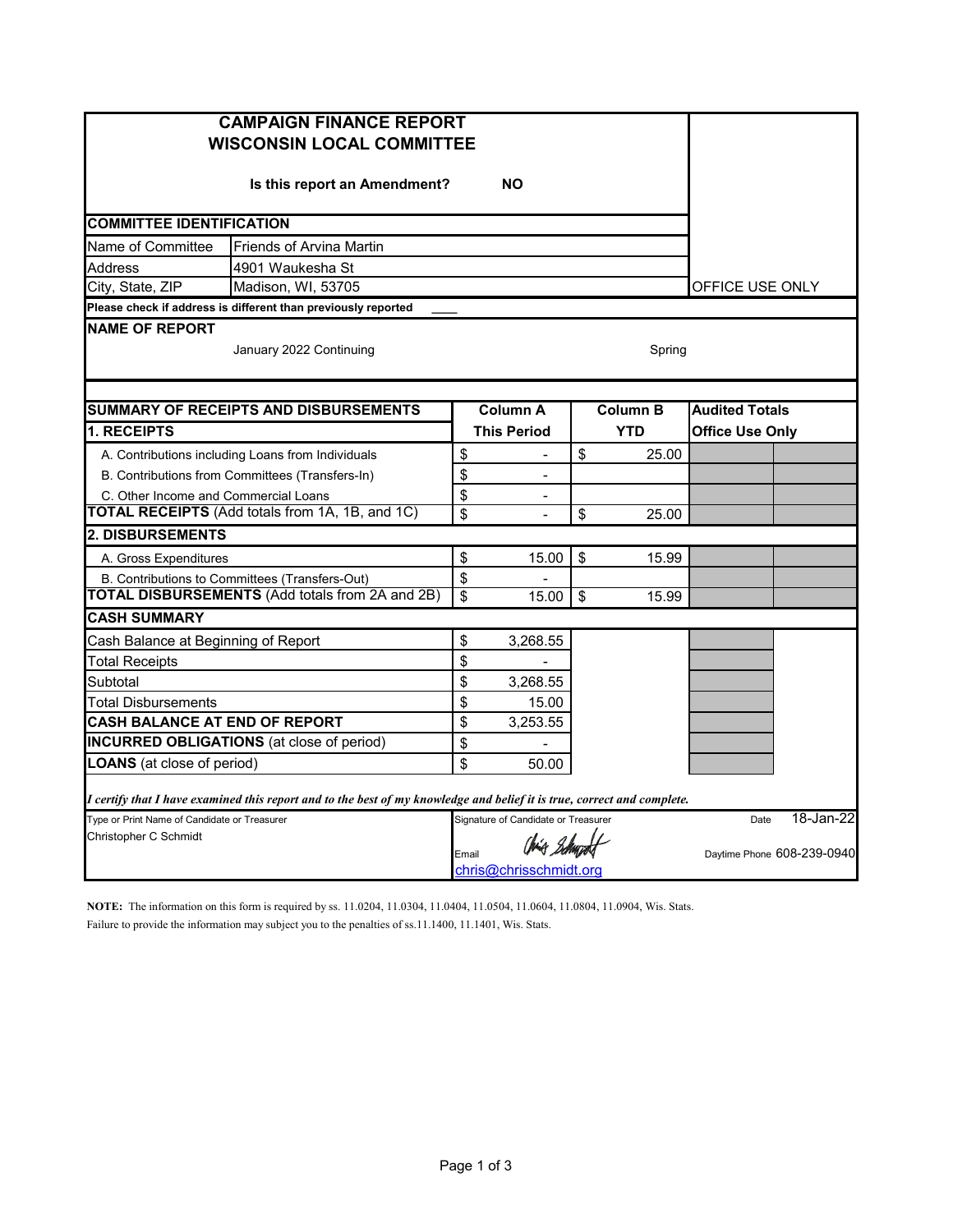## SCHEDULE 2-A **Gross Expenditures**

| <b>IN-KIND</b> | <b>DATE</b> | <b>NC</b>                    | <b>ADDRESS</b>          |         | <b>ST</b> | <b>ZIP</b> | <b>PURPOSE</b>                 | <b>AMOUNT</b> | <b>COMMENTS</b> |
|----------------|-------------|------------------------------|-------------------------|---------|-----------|------------|--------------------------------|---------------|-----------------|
|                |             | 11/30/21 Summit Credit Union | 670 West Washington Ave | Madison |           |            | WI 53703 Annual debit card fee | 15.00         |                 |
|                |             |                              |                         |         |           |            |                                |               |                 |
|                |             |                              |                         |         |           |            |                                |               |                 |
|                |             |                              |                         |         |           |            |                                |               |                 |
|                |             |                              |                         |         |           |            |                                |               |                 |
|                |             |                              |                         |         |           | Total:     | 15.00                          |               |                 |
|                |             |                              |                         |         |           |            |                                |               |                 |